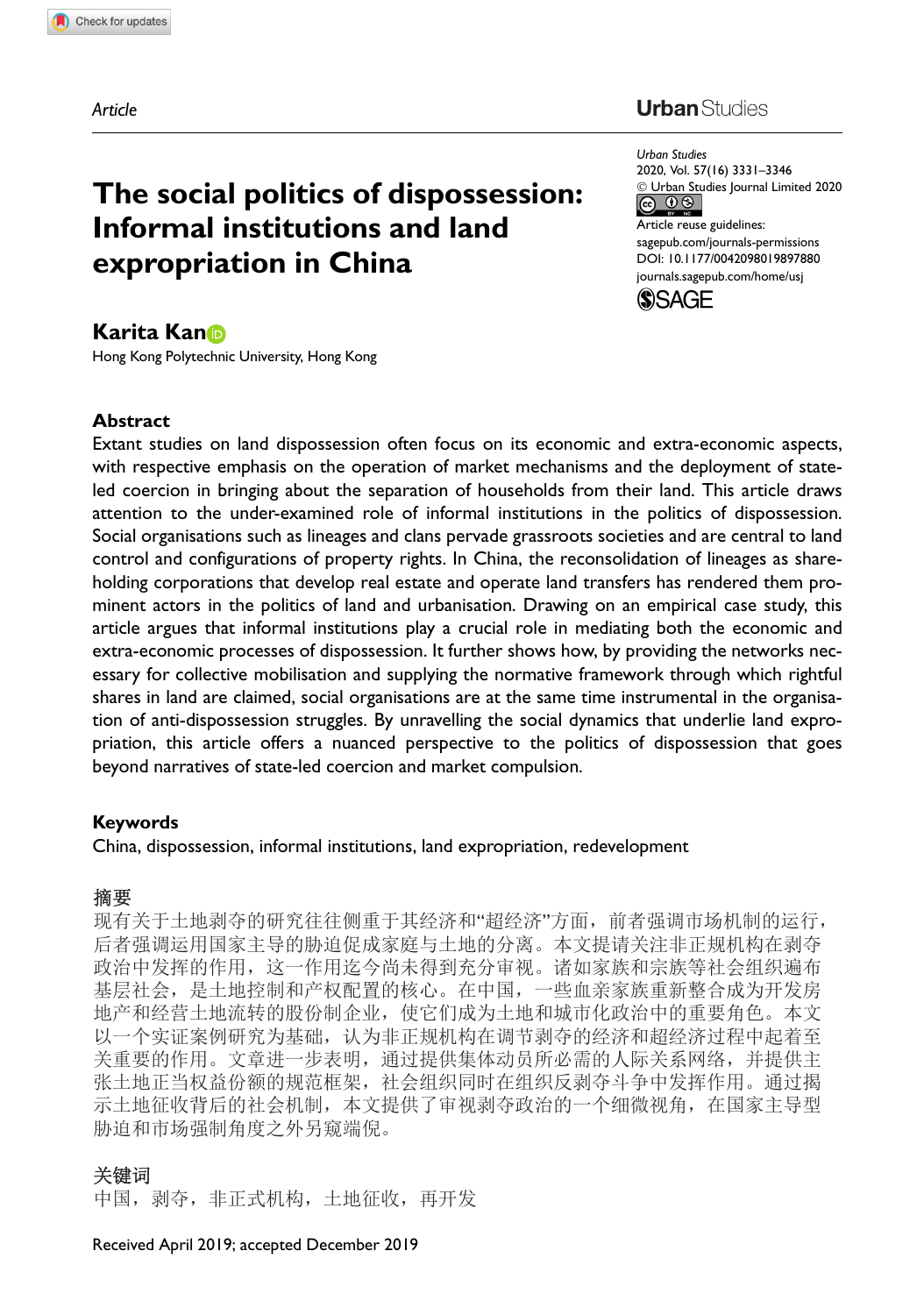## Introduction

The proliferation of varieties of interests in land for purposes such as industrialisation and urbanisation has resulted in widespread processes of dispossession where residents and entire communities have been displaced from their land (Pain, 2019; Shin, 2016). In analysing the politics of dispossession, extant studies have often focused on the role of the state and capital as agents of dispossessory practices. Conflict over land is theorised as an issue of competing class interests that pits households who rely on the land for livelihood against private capital that seeks to enclose it for profit-making. The state is involved in facilitating the appropriation of value from land either by assisting its transfer to private capital through property rights reassignment, or by participating directly in the physical expropriation of land through the deployment of force (Levien, 2013). Together, state-led coercion and market compulsion form the twin narratives that have informed most research on land dispossession.

Less attention, meanwhile, has been given to the role of informal institutions and social forces in the dynamics of dispossession. Social structures such as clans, families and religious associations constitute a key part of grassroots organisational life and are prominent players that control access to resources. In the politics of land, particularly in the Global South, the extension of processes of accumulation by dispossession to peri-urban areas and the countryside has highlighted the role of informal institutions and their territorial authority (He and Xue, 2014). An analytical focus on these local forces sheds light on the social basis of land politics and

draws attention to what can be called the 'social politics' of dispossession.

By introducing the social as an additional dimension of analysis, this article makes two main arguments. First, it is shown that social forces mediate both economic and extraeconomic forms of dispossession. By virtue of their role in defining grassroots property relations and structuring ownership regimes, informal institutions are central actors in the politics of land where they often join forces with or are co-opted and recruited by the state and private capital as middlemen and intermediaries of rural land development. Not only do social elites assist the state in the deployment of informal coercion in residential evictions, but social ties and kinship loyalties are also often mobilised by community leaders in persuading and obliging villagers to give up their land in market-based transfers. While conceptually distinct, therefore, the extra-economic, economic and social aspects of dispossession are by no means mutually exclusive and often operate in tandem.

Second, it is argued that understanding the social dimension of land politics is crucial to the study of collective resistance surrounding land expropriation. Conventional approaches to anti-dispossession politics have focused on class-based and rights-based activism. Class-based accounts emphasise competing class interests between capital owners and those losing their land, while rights-based approaches highlight the role of the law and conceptualise bottom-up legal contestation by residents as 'rightful resistance' (O'Brien and Li, 2006). The emphasis on the social draws attention instead to the moral underpinnings of grassroots resistance. As members of lineage organisations, villagers felt betrayed by their kinsmen when

Corresponding author:

Karita Kan, Department of Applied Social Sciences, Hong Kong Polytechnic University, Core HJ, 4/F, Hung Hom, Hong Kong. Email: karita.kan@polyu.edu.hk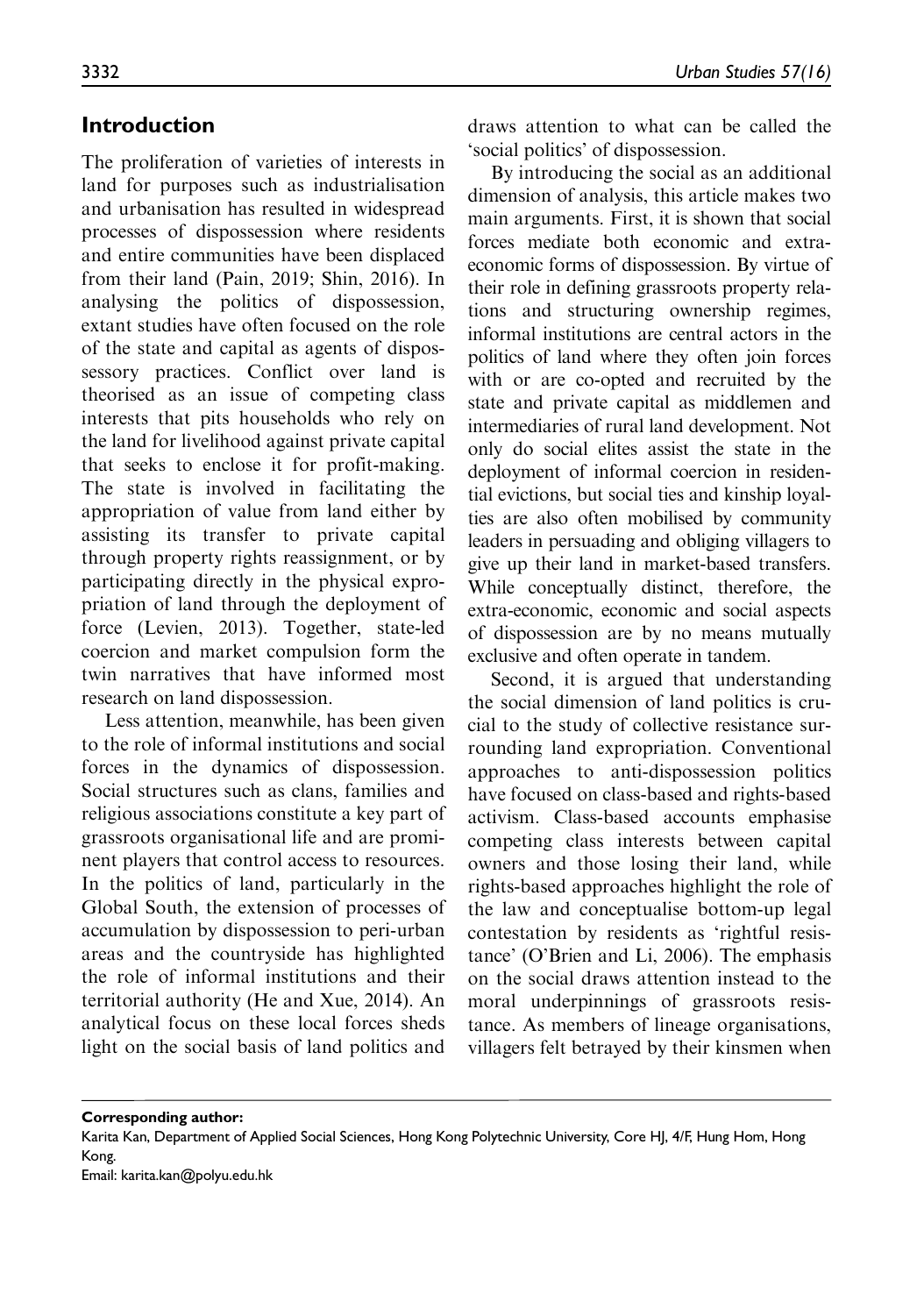their rights in corporate property were encroached upon. Kinship thus provides a principal framework through which distributive claims in common property are articulated, which in turn constitutes the rationale for collective action.

This article draws on the case study of a peri-urban village in Guangzhou, China. In a community with two dominant surname groups, the local elites have reinvented grassroots structures of power through corporate reforms to reassert territorial control. Acting as self-appointed representatives of their kin, the elites allied with state and capital to jointly appropriate value from village land. The very social relations that aided the empowerment and enrichment of these families led to the dispossession and marginalisation of other villagers in the collective. The eventual outbreak of protests reveals the fractures within the community, and demonstrates the role of social forces both in facilitating dispossession and in resisting it.

# Informal institutions and land control

From religious associations to clans and kinship groups, social organisations act as 'repositories of authority' and often 'vie for the power to set rules' (Migdal, 2001: 229, 50). Rather than being relics of pre-modern societies, informal institutions have remained resilient and pervade contemporary political and economic institutions (North, 1994). Their relationship with formal institutions may be complementary, accommodating, substitutive or competitive (Helmke and Levitsky, 2004; Lauth, 2000). Some researchers maintain that informal organisations undermine formal institutionalisation. The endemic nature of informal rules and clan politics has negatively affected political consolidation in both democratic and authoritarian regimes (Collins, 2004; O'Donnell, 1996). Others view informal

organisations as instrumental in complementing or substituting formal ones, by providing public goods and undertaking governance functions where states are weak or failing (Tsai, 2007).

In land politics, grassroots social organisations are key actors because their claims to authority often invoke a territorial logic (Sikor and Lund, 2009). By delineating boundaries, appropriating resources and occupying land – legitimated by customary rights and ancestral claims to ownership – socio-political groups exercise authority through territorial strategies. In theorising the nexus between informal institutions and property rights, some argue that social organisations serve to protect and consolidate group property rights by maintaining powerful norms of trust and accountability (Ostrom, 1990). The presence of religious and lineage organisations is found to bolster accountability amongst grassroots officials (Tsai, 2007). Nonetheless, social organisations could also work to undermine property rights. It is argued that, 'strong informal institutions also empower local elites who can use their influence to capture rents and confiscate property' (Mattingly, 2016: 384). These studies demonstrate that social organisations are central to the way property rights are claimed and exercised.

In the extant literature on land dispossession, attention has often focused on political and economic forces while the role of social forces is muted. On the one hand, studies of dispossession by economic means emphasise the role of market forces in causing inhabitants to give up their land. Whether for financial viability or economic enticement, residents are compelled to enter into seemingly voluntary market arrangements to exchange their land for a price. There is no apparent coercion involved that obliges households to sell; the transfer of land takes place rather 'through the normal, everyday workings of imperfect markets' (Akram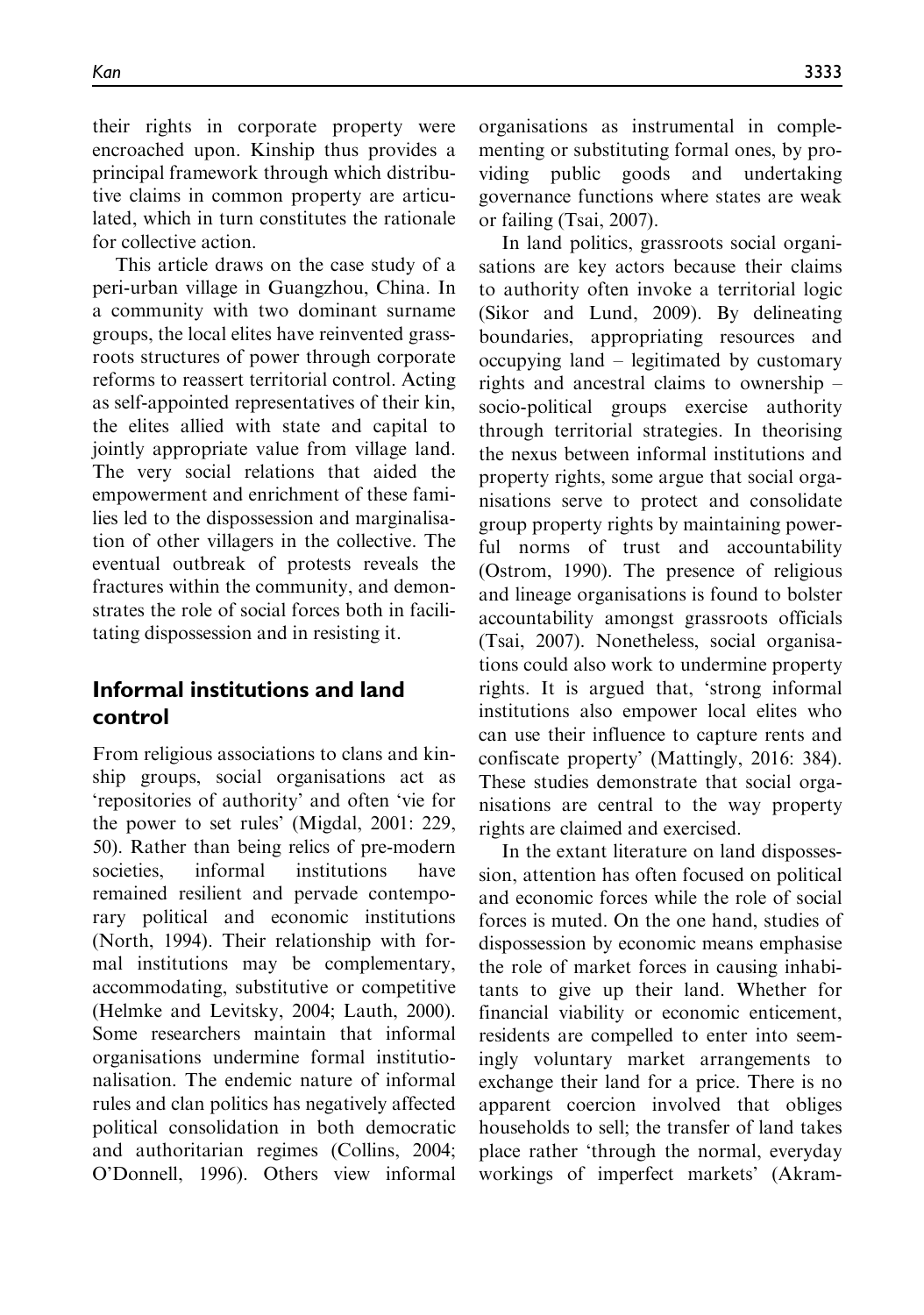Lodhi, 2012: 130). On the other hand, studies of extra-economic dispossession highlight the role of the state and parastatal organisations as coercive agents in land grabs. Dispossession by extra-economic means involves 'the use of legal or political power and/or (the threat of) force' in seizing land (Hall, 2013: 1592), and spotlights 'the direct and transparent intervention of the state into the process of accumulation' (Levien, 2013: 360).

Going beyond the dual emphases on state and market forces, this article proposes that social forces should constitute a third axis in the study of dispossession politics. Applying an analytical framework that encompasses the three axes of the political-legal, economic and social draws attention to the way social forces interact with state and market forces in the politics of dispossession and antidispossession. The argument is not so much that social forces have a direct causative effect, but that they play a crucial mediating role in both facilitating and countering dispossession. In terms of facilitating dispossession, kinship loyalties and relations of trust have enabled lineage leaders to extend significant control over rural collective property and to elicit compliance from villagers during land takings. Exploiting their social standing and privileged access, lineage leaders assisted the transfer of land to state and capital via both market-based negotiations and coercive expropriations while making lucrative gains in the process. In terms of countering dispossession, the activation of kinship could supply villagers with the moral rationale and mobilisational network for organising resistance. The rallying force of social ties provides support to extant research on the role of informal institutions in anti-dispossession struggles (He and Xue, 2014). By unravelling the social dynamics that underlie land expropriation and resistance to it, this article seeks to offer a more nuanced perspective on the politics of dispossession that goes beyond narratives of state-led coercion and market compulsion.

# Case study and methodology

To examine the role of informal institutions in land dispossession in China, this article focuses on lineage groups, one of the most important organisational vehicles in grassroots associational life. Chinese lineages are defined by their large, corporate holdings of land (Faure and Siu, 1995). Landholding enables lineage groups to confer settlement rights to villagers, including the right to build houses and use common land and resources (Faure, 1989). As a social organisation that structures access to property, lineages provide a framework through which local elites derive power. Rather than declining in relevance under China's economic reform, the post-socialist era has seen the revitalisation of social organisations where family and kin relations served as key coordinating forces in spearheading rural industrialisation (Lin, 1995).

The revival of kinship demonstrates the ability of informal institutions to reconfigure and adapt to changing circumstances to preserve power. This can be observed in Temple village, the case study of this article, a community situated at what was in the 1980s the rural–urban fringe of Guangzhou. Temple village has a settlement history that dates back to China's Yuan dynasty (1279–1368). The village has two dominant surname groups, the Luos and the Zhengs, which together controlled 1893 mu (approximately  $1.26 \text{ km}^2$ ) of ancestral land prior to the Communist Revolution. The village had a population of 4800 local villagers as of 2018, with each surname group accounting for approximately two-fifths of the total village population.

Formerly an agrarian collective, Temple village underwent rapid industrial and urban transformation in the reform era and is now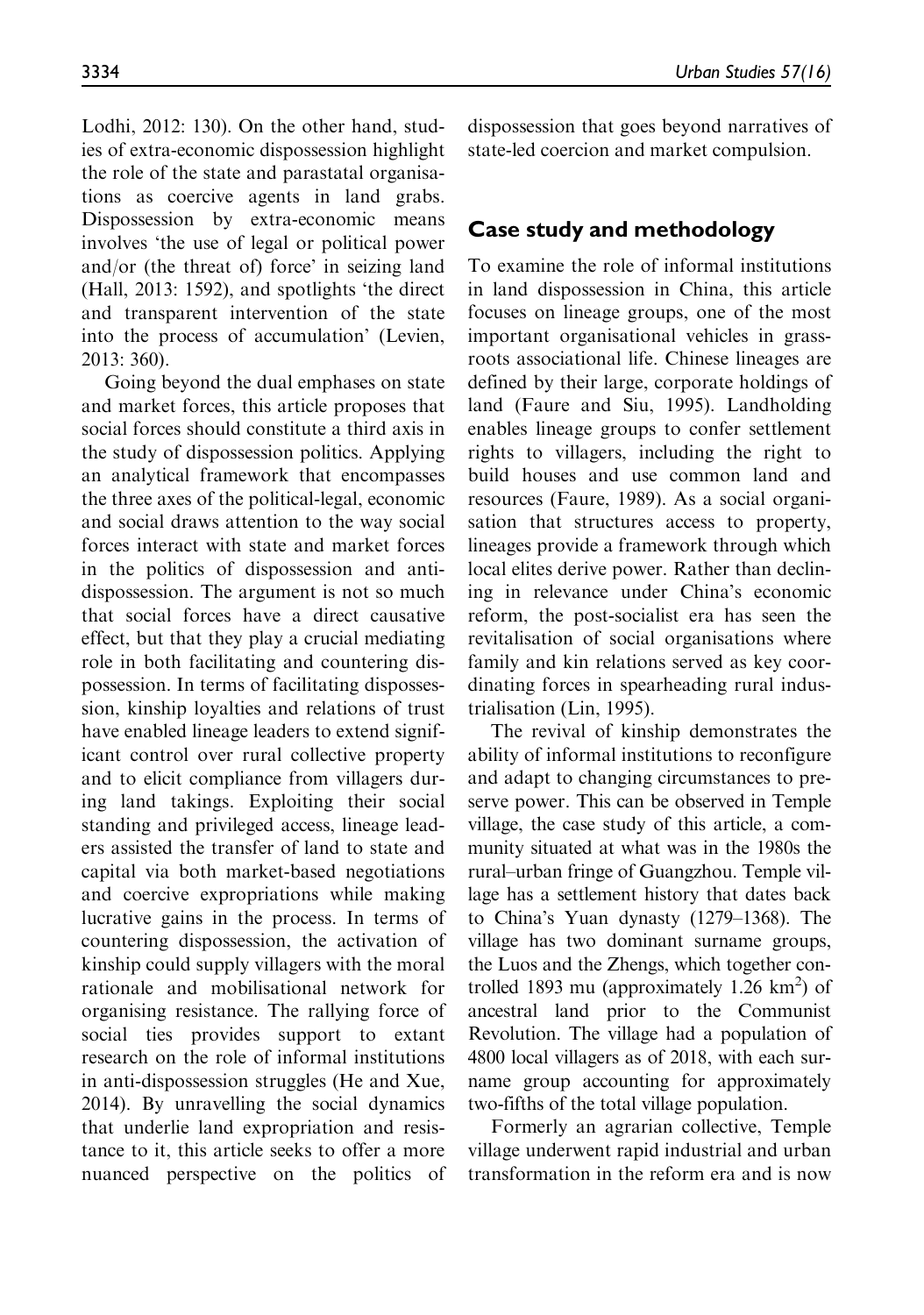an economy primarily dependent on land rent. This article follows developments from the late 1990s onwards, when the village underwent extensive land expropriations for the construction of a new financial district. As part of Guangzhou's city-building efforts, the municipal government announced plans to construct a new central business district by requisitioning land from villages in the peri-urban areas. Temple was one of the communities designated for wholesale demolition and redevelopment. The reinvention of lineages there as a modern landholding corporation enabled the social elites to regain control over land and become prominent players in land development. This article investigates the social politics underlying these territorial processes.

Empirical data was collected through archival research, fieldwork and interviews. Archival materials consulted include government policies, the Temple village gazetteer and documents published by the villagers' committee and village shareholding company. Fieldwork was conducted between 2011 and 2013, with follow-up data collection in 2016 and 2018. The author visited the village on multiple occasions during the redevelopment process and conducted interviews with the villagers, who were mostly holdouts who did not follow eviction orders. Additional interviews were conducted with officials, urban planners, activists, as well as local journalists who reported on village redevelopments in Guangzhou.

# Informal institutions and the capture of property rights regimes

In Temple village, social forces played a prominent role in the politics of land by virtue of their control over collective property. Specifically, kinship elites were able to coopt the key economic institution through which land rights are exercised – the village shareholding company – and use it as a platform to advance parochial family interests.

Rural land in China is held in collective ownership by the village community. Under state socialism, the production brigade and team were the designated owners of rural land (Lin and Ho, 2005). The 1980s saw the dismantlement of the commune system, but the institution of collective ownership was preserved. As China transitioned towards a market economy, rural land became a prime resource for furthering capital accumulation, especially in the coastal regions. Converting farmland to non-agricultural use, villages leased land to external investors for the setting up of factories and developed their own industrial property to capitalise on the wave of rural industrialisation (Tao et al., 2010). Into the 1990s and 2000s, growing real estate interests further presented opportunities for villages to appropriate land rent through commercial and residential developments (Hsing, 2010; Zhao and Webster, 2011).

The chance to engage in capital accumulation through property development provided the context for the establishment of shareholding companies at the village level (Chung and Unger, 2013; Po, 2008; Wong, 2015). Communal resources were supposedly divided out to rural households following de-collectivisation, but large-scale real estate projects favoured the centralised management of land. Village shareholding companies were set up as corporate entities through which rural collective assets were held and managed. Adopting the features of a limited liability company, the village shareholding company consists of two main decisionmaking organs. The board of directors, comprised of the core managerial elites, is the executive organ responsible for preparing budgets, making investment plans, negotiating land contracts and allocating revenues. The shareholders' assembly, made up of all eligible villager-shareholders, is the supreme organ where major matters are deliberated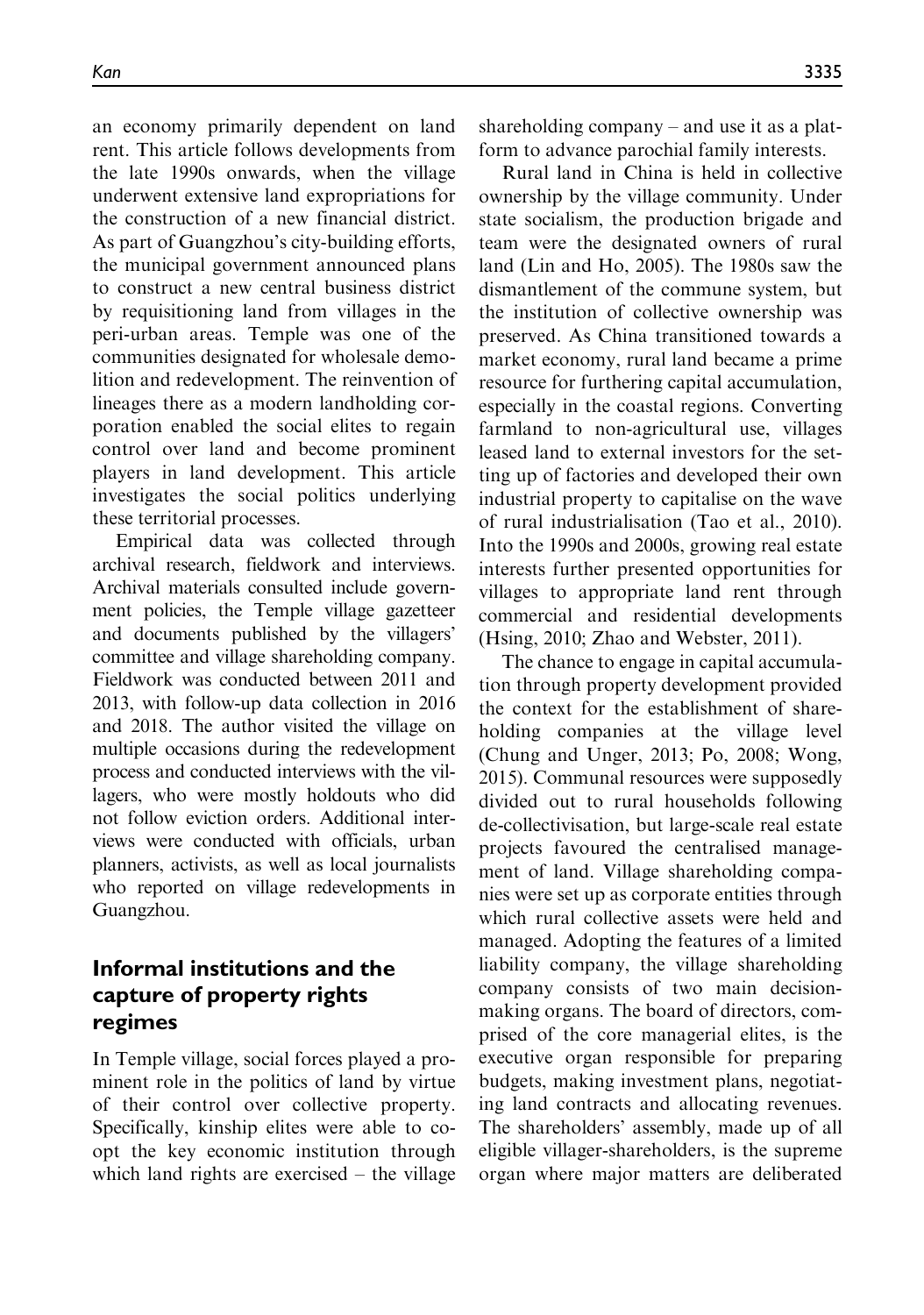and voted on. In principle, the assembly provides a platform for villagers to exercise their rights as joint owners of collective property: not only are they empowered to elect their own leaders and vote on major decisions, but they are also entitled to share in the company's profits through dividend pay-outs (Kan, 2019).

Despite their modern corporate features and democratic provisions, many village shareholding companies operate in reality as highly clientelistic social organisations. In Temple village, the shareholding company was controlled by a core network of elites who were all members of the most powerful lineages in the village, the Luos and the Zhengs. The director of the group, Secretary Luo, ascended to power in 1980 when he was made Party secretary of Temple village. According to villagers interviewed, Luo's rise had to do with his family and clientelistic ties with two individuals. Luo was the son-in-law of the former village Party secretary; he also developed close connections with the mayor and Party secretary of the township, Secretary Chu, who later became the district deputy mayor and Party secretary in the 1990s and was further promoted to the post of deputy mayor of Guangzhou in the 2000s. Ties with these powerful patrons enabled Luo to consolidate his family empire in Temple village with little scrutiny.

The establishment of the shareholding company in 1999 presented Luo with the lucrative opportunity to secure his family's private control over public village property. First, all collective assets – including 460 mu (approximately  $0.31 \text{ km}^2$ ) of land, fixed assets totalling 380 million yuan, as well as 13 village enterprises such as hotels, factories, retail markets and petrol stations – were placed under the centralised management of the village shareholding company. Luo then concentrated decision-making power by taking up the position of chair of the board of directors and staffing key posts with his family members, in-laws, relatives and childhood

friends (fieldwork and interviews, 2013). The two deputy directors were respectively his brother-in-law and nephew, and the heads of the administrative office, the economic management team and the company party branch were all his nephews. Other leadership positions in the company were taken up by immediate relatives of the two deputy directors. The company thus essentially operated as a clientelistic organisation with nominal corporate characteristics.

Jean-Louis Rocca (2004: 182) observed that in post-socialist China, 'capital has become social (controlled by socio-political groups) even before the question of private ownership has been really posed'. Temple village provides a case in point for the 'societalization of capital', where the central questions in village governance revolved around the concerns of family heads about how to increase family wealth and satisfy parochial interests (Rocca, 2004: 181). By co-opting the institution of the shareholding company, Temple's social elites were able to renew not only their formal power as company bosses but also their informal authority as patrons of their fellow kin. Unlike conventional corporations whose primary motive is to maximise profits, the village shareholding company plays a dominant social role in community governance and welfare provision (Xue and Wu, 2015). By sponsoring cultural activities and financing public goods, the centralised management of collective resources enables local leaders to distribute patronage in ways that help perpetuate their power (Kan, 2016). Far from being vestiges of traditional societies, therefore, the reinvention of lineages in China as modern corporations reasserted their role as powerful actors in grassroots politics.

## Social forces and expropriation by economic means

The ability to command land use and dispose of collective revenues renewed the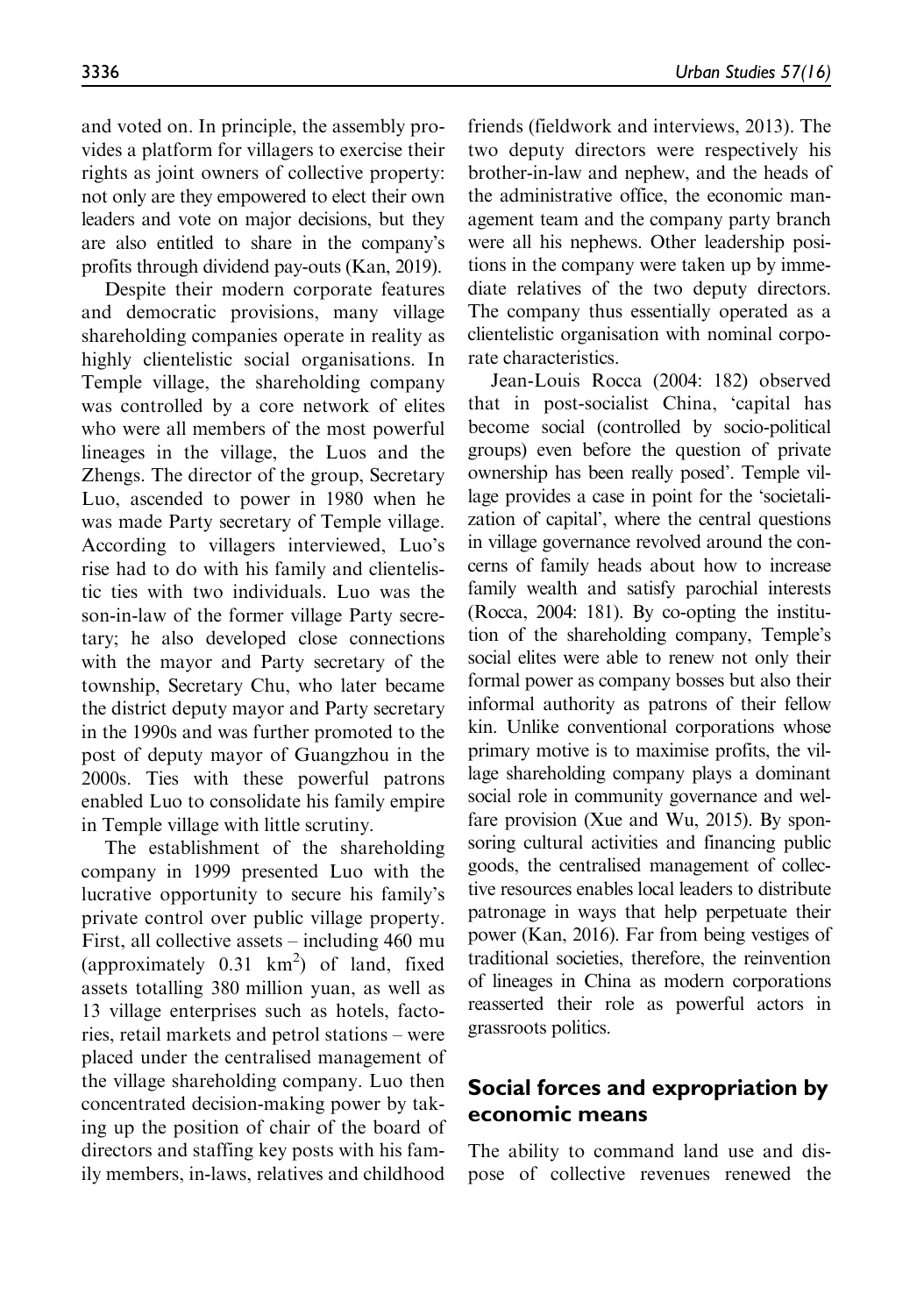authority of Temple village's lineage elites. This section and the next demonstrate how, acting through the shareholding company as brokers of land, Secretary Luo and his aides were directly involved in both economic and extra-economic processes of land dispossession, to their own enrichment but at the expense of other villagers.

According to village records, under the rapid industrialisation and urbanisation unleashed by market reform, Temple village lost over 839,000  $m<sup>2</sup>$  of land to construction between 1979 and 1992. In the mid-1990s, the government further expropriated over  $652,000 \text{ m}^2$  of land from Temple village for the development of Guangzhou's new central business district. Following the expropriations, the village retained rights over only  $169,185 \text{ m}^2$  of land, which was divided into 15 land parcels. All of them were situated at prime sites neighbouring the proposed CBD development. Beginning in the 2000s, the use rights of these land plots were progressively sold off to real estate companies for property development. Five of the land parcels were used for the construction of office buildings and retail space, while nine were developed into high-value residential estates. Notably, the land rights were sold to developers at rates far below the market level and with terms that were highly unfavourable to the village. For one site with a gross floor area of  $165,000$  m<sup>2</sup>,  $40\%$  of rights were sold to a developer for 47.2 million yuan – which translates to the low price of 730 yuan per square metre – when commercial property in the neighbourhood was at the time worth over 10,000 yuan per square metre (Tao, 2014). Another site with a gross floor area of  $68,000$  m<sup>2</sup> was sold to a second developer at the price of about 880 yuan per square metre. Village-owned property and retail space were also leased out cheaply to tenants. It was estimated that of the  $470,000 \text{ m}^2$  of rentable space owned by the shareholding company, 350,000 m2 were rented out at below-market

prices. Many of the stores were rented out at the low rate of 15–18 yuan per square metre, when the average market price was estimated to be at least 400–1000 yuan per square metre (Wang, 2014).

On paper, these transactions appeared to be voluntary exchanges achieved through market-led processes: agreements were negotiated and signed through the shareholding company with developers and tenants. An exclusive focus on market forces alone, however, is inadequate in explaining why leaders and villagers at Temple would consent to the transfer of their land rights at such low rates. When social politics is taken into account, it can be seen that the intervention and mediation of social forces were crucial in consummating what appeared on the surface to be voluntarist market exchange.

When asked why the unfavourable deals were concluded without opposition from below, interviewed villagers who later protested against such developments either said that they were not informed (bu zhiqing), or that at the time they simply did not pay attention to or ask about these matters (meiyou guowen). They did not know how much land the shareholding company had in its possession until they later realised how much less they had received in dividends when compared with villagers in surrounding neighbourhoods. The issue of trust is of central relevance here. The kinship elites were seen as custodians of the collective interests of the 'big family' (da jiating). They were viewed as leaders who would negotiate the best deals for the community and were expected to maximise the material benefits of all villagers.

In land requisitions, uncertainty surrounding the actual worth of specific land parcels creates steep information asymmetry between leaders and ordinary villagers. There are few ways for villagers to estimate what a fair or favourable deal would look like except through comparison, but the lack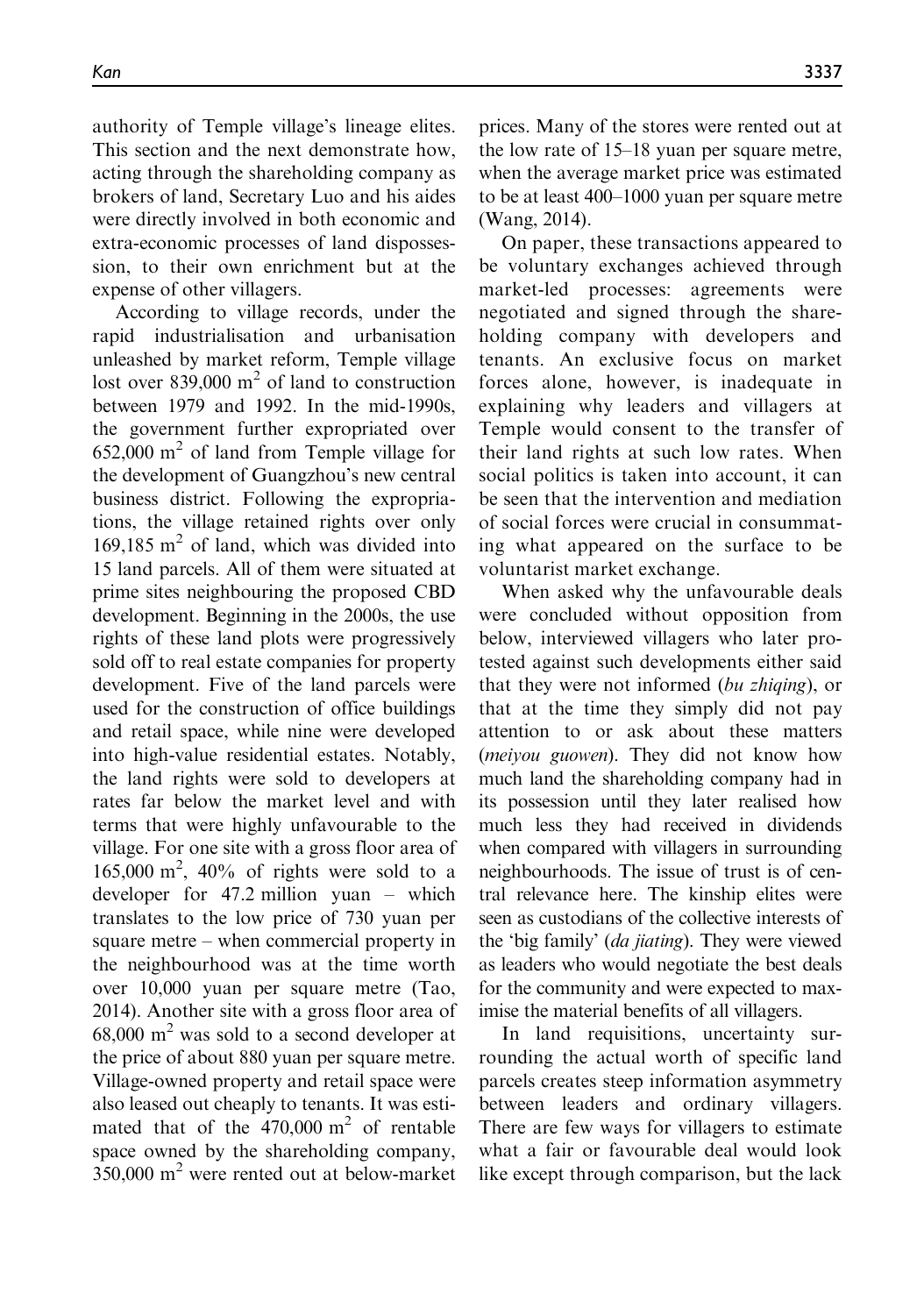of transparency surrounding land transfers precludes convenient access to information. Under such conditions, trust in lineage leaders plays a key role in eliciting compliance. As Daniel Mattingly (2016: 394) found, villagers in China exhibit a high degree of confidence in information about land-taking supplied by lineage leaders: 'when these leaders endorse a land expropriation plan, villagers receive a signal that the offer may in fact be the best available'.

Deference to lineage elites and lack of information created room for kinship leaders to exploit their social power in persuading or pressuring villagers to consent to the terms of the deals put before them (Mattingly, 2016). The use of affective ties and familial relations to elicit compliance from community members has been observed in various redevelopment projects in China (Schoon and Altrock, 2013; Kan, 2016; Shin, 2016). The weakness of accountability mechanisms further provided an enabling environment for rent-seeking and collusive behaviour. In Temple village, the managerial elites gave highly favourable terms to developers and received lucrative kickbacks in return. Later court proceedings revealed that leaders of the shareholding company had each taken up to 1.83 million yuan in bribes from real estate developers. The family had in addition embezzled public property amounting to 7.24 million yuan (Guangzhou Daily, 2014).

The transfer of interests to developers vastly reduced the collective revenues available for dividend pay-out to villagershareholders. Reported growth in the collective economy did not translate into concrete benefits for the villagers. Between 1995 and 2009, the worth of village fixed assets increased from 237 to 580 million yuan, but the amount of annual dividend pay-out remained about the same, at 300 yuan per share, throughout this period (Yang, 2010). On average, villagers received only about 400 yuan each month from the company (fieldwork, 2013). For those without a job or alternative sources of income, this was hardly sufficient to cover the rising costs of living. One villager interviewed complained that, 'we have the best land, but our [land-derived] income is the worst amongst Guangzhou's urban villages' (interview, September 2013).

Attention to the operation of social forces in dispossession demonstrates that the 'voluntary' nature of market exchange cannot be taken for granted, even when expropriation takes place through economic rather than extra-economic means. It also highlights the mediating role played by community authorities in facilitating land acquisitions. In Temple village, Secretary Luo and his associates exploited villagers' trust and their delegated authority as representatives of the collective to make deals with real estate companies and sell off villagers' land rights. The seemingly market-led transactions are belied by the villagers' allegation that they were neither informed of nor given a say in the exchange process. In co-opting the village shareholding company as a conduit to extend familial control over land, the social elites also undermined its democratic institutions by bypassing the shareholders' assembly and deliberative processes. The reality of political capture by local elites thus points to the importance of examining the role of social forces in facilitating the transfer of land rights to private capital.

# Social forces and extra-economic dispossession

In contrast to expropriation by economic means, extra-economic dispossession involves the deployment of political-legal and coercive force in physically seizing land and property. This took place in Temple village when villagers refused to obey eviction orders after discovering how their land rights were sold to developers at unreasonable prices. In 2009, the municipal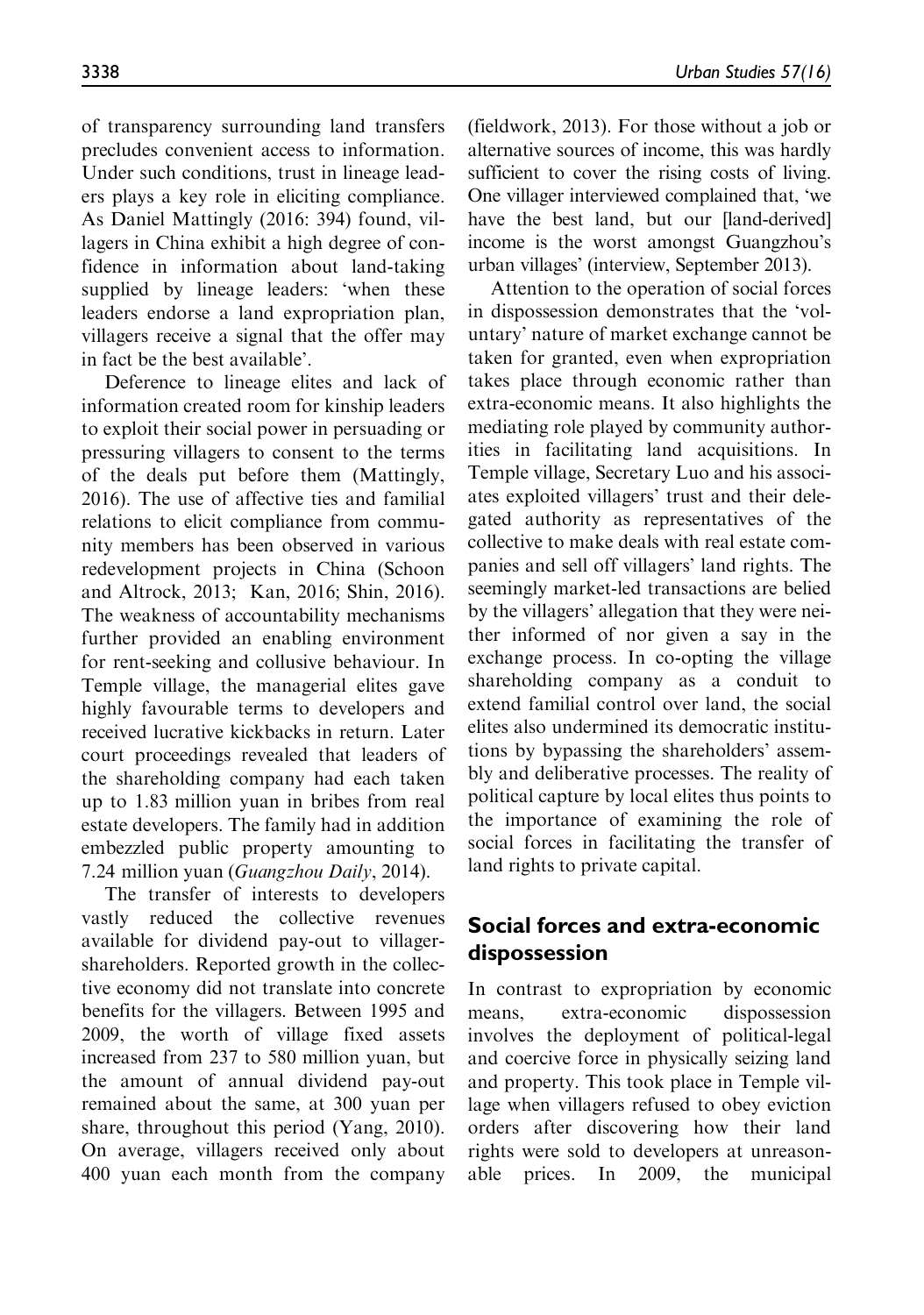government announced plans for the wholesale demolition and redevelopment of Temple village. Villagers were to sign eviction agreements to give up their property, after which they would be temporarily rehoused until new resettlement housing was completed. The signing process became a platform for the mobilisation of collective resistance. It was estimated that only the owners of 100 out of 1917 buildings signed the agreement within the first weeks. Despite opposition, the leadership concluded deals with developers and pressed ahead with evictions.

Studies of extra-economic dispossession often highlight the role of the state in the deployment of force. In Temple village, state-sanctioned violence was indeed used at the beginning in an attempt to seize collective property. In August 2010, police and security forces were deployed to demolish the village's agricultural products wholesale market. According to the official press, the district government had already reached an agreement with the village shareholding company that the wholesale market would be torn down. The district land bureau also claimed that compensation had already been disbursed to the company. However, villagers contested these accounts and stated that they had not been informed of the agreement (interviews, September and October 2013). Knowing of the imminent demolition, they occupied the market and staged a sit-in protest. According to interviewees, security forces charged towards the market in the early hours one morning but were twice repelled by villagers who threw rocks and other objects to prevent their advance. Protestors were then physically removed as bulldozers made their way to demolish the market. The confrontation was extensively reported by both the national and foreign media, creating much negative press for the government just before the Asian Games were due to take place in Guangzhou (Pomfret, 2010; Yang, 2010).

Following the violent clash, there was a distinct shift towards more discreet forms of informal coercion where social forces were involved. Local governments often have good reasons to outsource coercion to third parties such as non-state or semi-official actors: the delegation of coercion enables officials to avoid direct scrutiny from higher authorities while still allowing for the effective deployment of intimidation. Because informal coercion is typically 'local, low intensity, and low risk', 'local officials and their allies have often worked together to combine formal and informal coercion effectively to overcome popular resistance' (Chen, 2017: 82). In Temple village, local authorities began working with community leaders to evict holdouts, seize property and overcome opposition to redevelopment. Village leaders were instrumental in the targeted use of coercive tactics, as they were equipped with intimate knowledge of the community and were familiar with the social relations between villagers.

The notion of 'relational repression' has been used to describe how social ties are used to demobilise protestors. Relational repression operates through 'persuasion, pressure and the impact of influential people', and relies on 'relatives, friends, and native-place connections to defuse popular action' (Deng and O'Brien, 2013: 534). Villagers facing land dispossession and home demolition have been identified as prime targets of such tactics. Because the deployment of relational repression requires familiarity with preexisting social relationships, the recruitment of local social forces is commonly observed.

In Temple village, the use of coercion was effected through social relations and family networks. One example was the targeting of relatives of holdout households (fieldwork, October 2013). Villagers reported that repressive tactics were often deployed through familial relations to pressure holdouts to sign eviction agreements. In one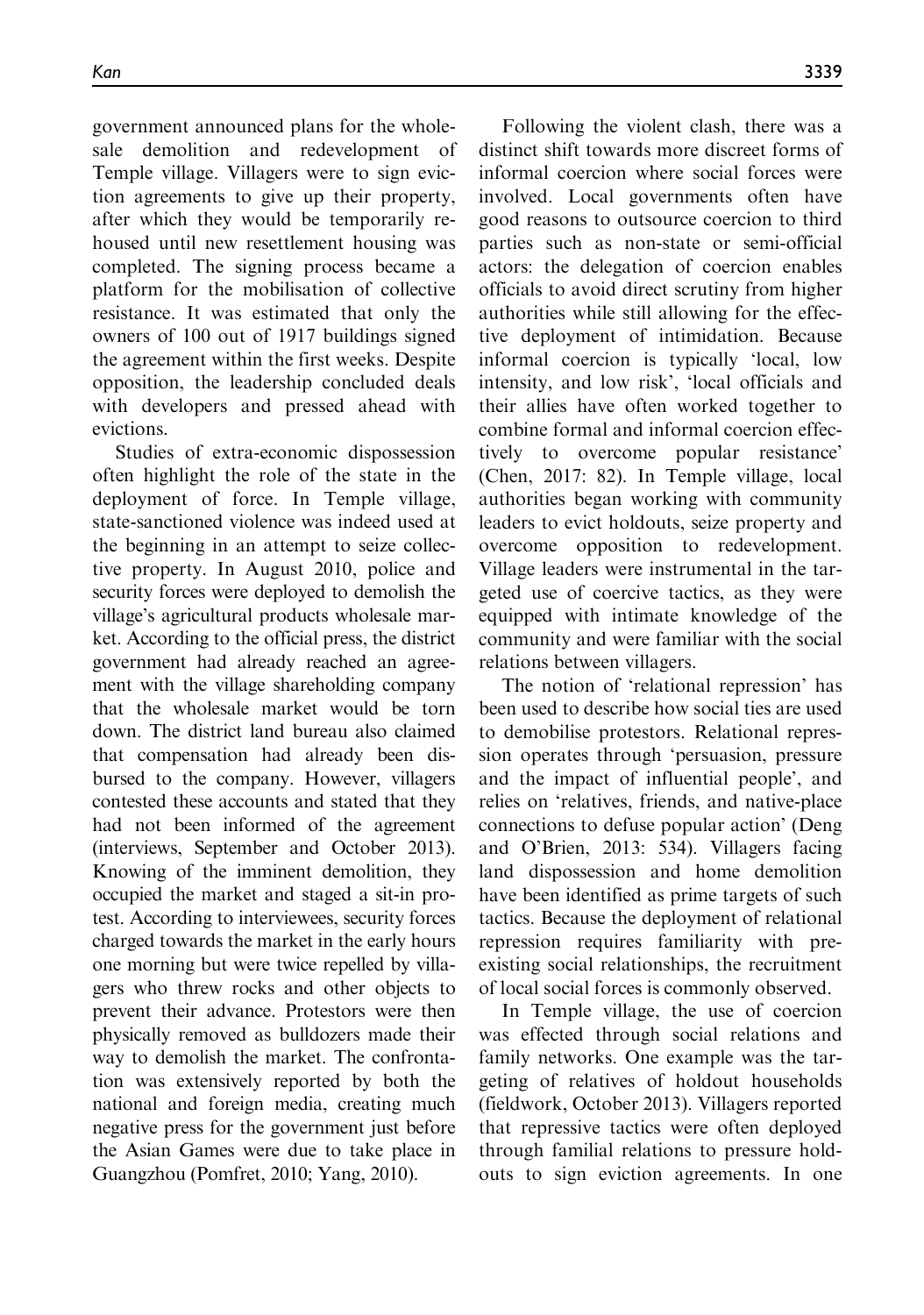instance, four villagers were arrested on the charge of disturbing public order and were detained for 15 days. Family members were brought in and made to sign eviction agreements in order to secure the detainees' release. Upon the relatives' refusal, the charges were reportedly escalated to criminal charges. Another example is the use of local knowledge to target influential members of the community. One protest leader was Mr Zheng, a middle-aged man with a wife and a son who was then nine years old. One of the most outspoken activists in the village, Mr Zheng was well-versed in the language of the law and knowledgeable about the details of land expropriation. In December 2011, he was arrested and sentenced to 13 months in prison for engaging in prostitution, a charge he denied and his fellow villagers called ridiculous. Zheng believed he was arrested because '<sup>[the leader-</sup> ship] knew [he] had the power to influence other villagers' (interview, September 2013).

The use of informal coercion also extended to tenants living in Temple village. The main source of income for many village households was rental income, either from leasing storefront space to tenants operating eateries, tuck shops, salons and other small trades, or from renting apartments to migrants for accommodation (Liu et al., 2010). The eviction of tenants directly threatened villagers' means and was described by interviewees as an 'economic sanction' imposed by the leadership. Similar to the intimidation of holdouts, local knowledge of community relations enabled the leadership to target tenants. Interviewees recalled how security personnel would arrive at their door to take down the identity and employment details of tenants (fieldwork, June 2013). Migrant workers who registered their address as Temple village reportedly experienced difficulty in processing their temporary residence permit, which is required for them to be eligible for social security insurance while working in Guangzhou.



Figure 1. Holdouts living in Temple village during demolition, 2013.

Between 2010 and 2013, the holdout households faced deteriorating conditions. A wall enclosure was built around the neighbourhood and access to the village became strictly regulated. The village primary school, nursery and childcare facilities were shut down, prompting parents to hunt for schools elsewhere, which usually require the payment of hefty fees. On the streets, rubble from torn down buildings was left unattended to and posed safety hazards to those remaining in the village (Figure 1). This was a direct result of the leadership's policy of demolishing evacuated buildings immediately, even if neighbouring houses were still occupied. It was not uncommon for residents to find their own homes damaged by demolition works next door. Deserted homes and rubble caused significant deterioration in hygiene; villagers also reported the cutting off of electricity and water supplies. It was under such circumstances that the campaign against expropriation was organised.

# The social politics of anti-dispossession

The previous sections have examined the role of social forces in facilitating economic and extra-economic forms of dispossession. This final section demonstrates the centrality of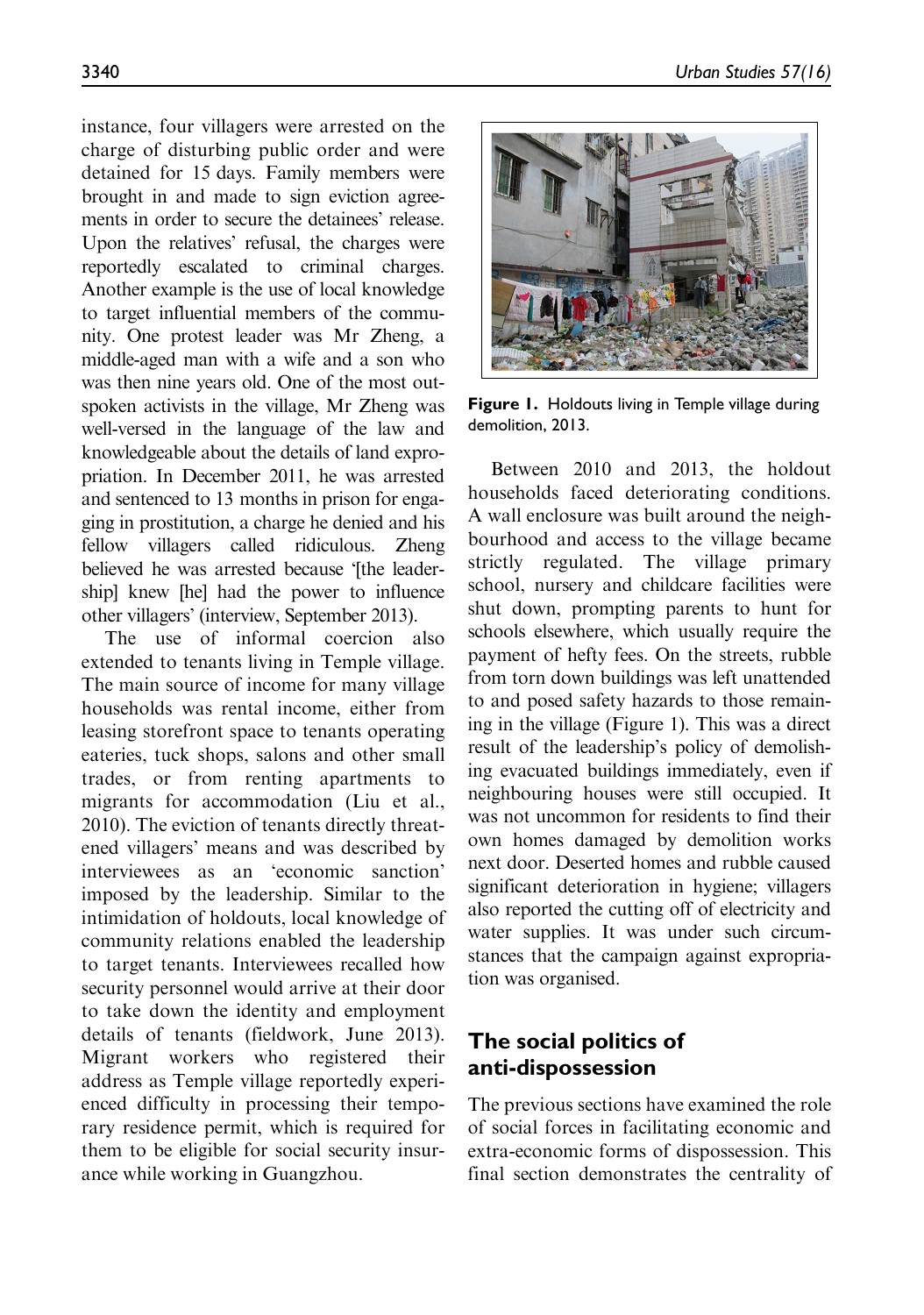these same forces in mobilising the community against land grabs. The involvement of village leaders in non-transparent deals that dispossessed villagers of their land rights and in the deployment of coercion caused deep resentment towards the leadership. The very same social norms that at the beginning facilitated the transfer of resources to elite hands – affective bonds of trust, reciprocity and mutual support – were also activated in anti-dispossession struggles. Specifically, kinship served two important functions: first, it supplied the normative ground and moral rationale for resistance against land dispossession; and second, it provided the social ties and networks necessary for organising collective action.

The significance of sociocultural factors is often underplayed in conventional approaches to the politics of anti-dispossession. Class-based accounts emphasise how competing class interests precipitate contention over land resources: private capital and the state seek to enclose land exclusively in their circuits of capital accumulation, but local residents still depend on it for livelihood and subsistence. In the case of China, the speeding up of urbanisation has been seen as a trigger for the organisation of the Chinese peasantry as a class. Since 'land seizures had destroyed peasants' livelihoods and basis for survival', this might 'trigger more acute class contradiction in the countryside' (So, 2013: 152). An alternative framework in theorising bottomup contentious politics is that of 'rightful resistance' (O'Brien and Li, 2006). This rightsfocused approach emphasises how the introduction of laws and growing rights consciousness provide the basis for legal mobilisation and rights-based activism (Erie, 2012).

While they respectively highlight how the threat to economic livelihoods and the violation of land rights may give rise to political contention, class-based and rights-based accounts fail to adequately capture the social and moral dimension that underlies villagers'

claims to land. Villagers in Temple mobilised not only, and not primarily, because their subsistence was at stake or because certain laws were broken, but because they felt betrayed and deprived of what was rightfully theirs by their fellow kinsmen. Their main grievance had to do with how the elites, as family heads and supposed patrons of the lineages, did not care for the well-being of other members of the collective. Secretary Luo and his associates were seen as enriching themselves at the expense of the collective good of their fellow kin.

In interviews with villagers, this sense of betrayal of the 'big family' was clearly expressed. One villager remarked:

Director Zheng [deputy director of the shareholding company] and I are from the same lineage; we see each other at every wedding and funeral . . . The villagers have given their trust to him and allowed him to manage the affairs of the big family, but now he has engaged in corruption. Is it not right that something should be done? (Interview, September 2013)

Notably, villagers appeared tolerant of leaders taking more of the collective profits earned, even of some forms of corruption. Their concern was not so much about what is legal or lawful than what is morally justifiable. When asked why villagers mobilised collectively in Temple but not in a neighbouring village where the leadership was also found to have engaged in corruption, one villager remarked:

Both leaderships are corrupt. But at least over there, the lineage leaders took a big bite and left some for the villagers. Here they took everything; they even took the trouble to break our rice bowls. They did not even let us have the leftovers. (Interview, September 2013)

The distinction between rights and rightfulness is important here. In discussing the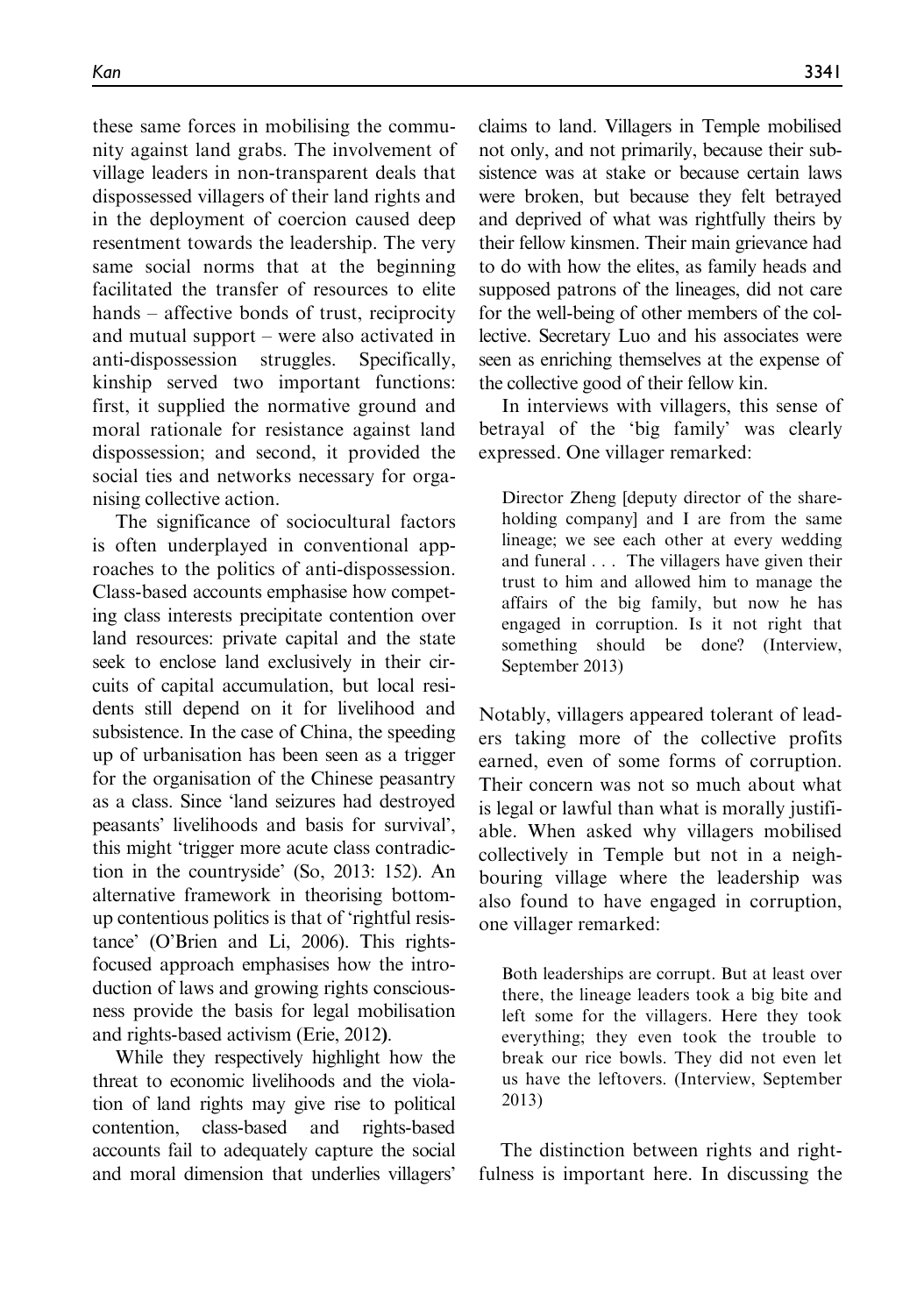emergence of a 'politics of the rightful share', James Ferguson (2015: 183) differentiates between the liberal conception of 'rights' as held by individuals, and the sense of 'righteousness' which is based on moral rather than legal principles. The politics of the rightful share is about the making of 'a righteous claim for a due and proper share' in material distributions, a demand for 'a rightful allocation due to a rightful owner' (Ferguson, 2015: 178, 184). In protesting against dispossession, villagers in Temple were not only contesting the violation of land rights but also making a distributive claim on common wealth that is grounded in membership in a village corporate reinforced by notions of kinship and collectivism. The resistance put up was 'rightful' not so much because it draws on legal notions of land and property rights, but more importantly because it appeals to a sense of 'rightfulness' regarding the moral legitimacy of how collectively-held resources should be governed and shared amongst members of the village kin.

Aside from supplying villagers with the moral basis for mobilisation, kinship ties were also activated in uniting aggrieved households. Pre-existing social networks were crucial in the organisation of collective action, such as a village-wide signature collection campaign to counter the government's stated claim of majority support for redevelopment, and a petition visit to Beijing in 2011. The impact of such ties extended beyond the geographical confines of the village. Temple villagers were supported by a cross-neighbourhood network of disaffected villagers and residents, some of whom were also confronted with the prospect of demolition and eviction in their home communities. They referred to each other colloquially as 'cousins' – historical patterns of settlement meant that villagers with common ancestry and surnames were now residents of neighbouring villages and communities. This network was held together by a core group of activists who acted as information nodes and contact points, made up mainly of middle-aged villagers who were technologysavvy and outspoken. Despite the restrictive media environment, news concerning Temple village was effectively disseminated through online platforms such as Weibo. When collective action was organised, appeals for support would be posted online and spread through word of mouth. In the Temple village mobilisation, residents from other neighbourhoods came to give support while others joined, in their own words, to 'observe and learn'. Still others came to publicise their own grievances and appeal for help, distributing information leaflets with details of the injustices in their villages. Sometimes it was a matter of showing up to 'give face' (gei mianzi), with the anticipation that support would one day be reciprocated (fieldwork, 2013).

The networked mobilisation was crucial in garnering external support for Temple villagers, including students, journalists, lawyers and activists, which ultimately succeeded in eliciting a state response. In August 2013, the municipal government announced the launch of investigations into the conduct of the village leadership. The head of the family empire, Secretary Luo, had by then escaped overseas, but seven of the 12 core leaders of the shareholding company were brought before the court in 2014. The prosecution led to the unravelling of a powerful nexus that spanned across multiple bureaus and administrative levels in Guangzhou, bringing down the deputy mayor, Secretary Chu, as well as top officials at the Municipal Land Resources and Housing Administrative Bureau (Oriental Daily, 2014). Following the leadership's fall from grace, the redevelopment of Temple village stalled. As of the end of 2018, the first two phases of resettlement housing construction have been completed but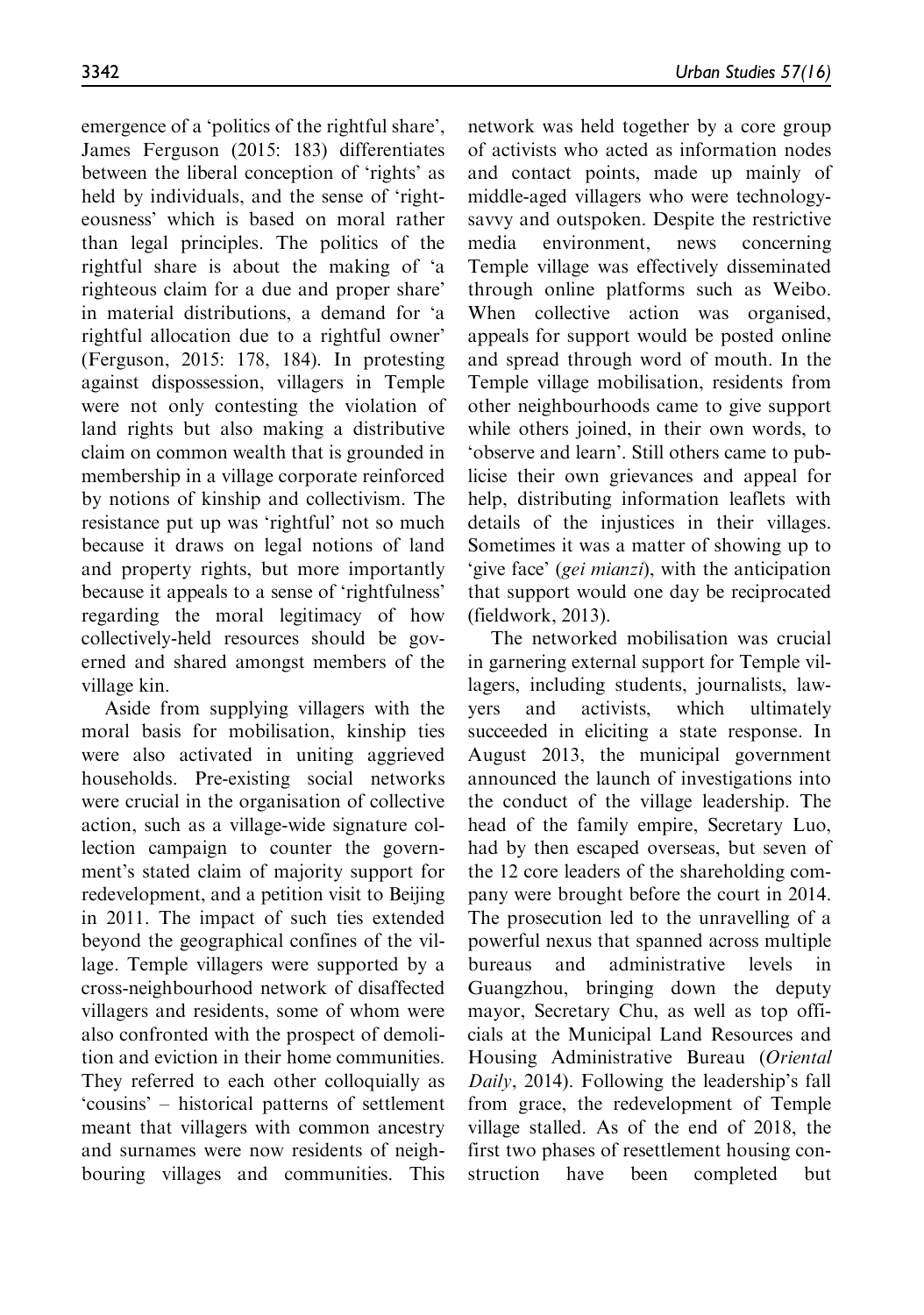

Figure 2. New resettlement housing in Temple village, behind low-rise buildings occupied by holdouts, 2018.

demolition works for the third phase have yet to be performed (Figure 2).

### Conclusion

This article makes the case that attention to social forces is imperative for an in-depth study of the politics of dispossession and anti-dispossession. Going beyond the conventional emphasis on state-led coercion and market-led transactions, it demonstrates that the operation of informal institutions is central to the micro-political processes of how land dispossession unfolds at the grassroots. Far from being relics of pre-modern societies, grassroots solidary organisations such as clans and lineages are central forces in structuring property regimes and controlling land resources in contemporary societies. Property rights over land continue to be exercised through local patterns of family domination and alliance, supplying a platform for social elites to preserve and renew their power despite changes in macropolitical and economic arrangements. A nuanced understanding of the territorial dynamics of urbanisation should hence go beyond an exclusive focus on political economy, and give attention to the agential and mediating role of social forces.

In theorising the nexus between informal institutions and property rights in China's village governance, the extant literature has debated whether the presence of grassroots solidary groups protects or weakens land rights. This article has shown that lineage loyalties and kinship networks can be activated both in facilitating land dispossession and in mobilising against it. On the one hand, in land expropriations lineage elites were able to exploit their positional authority and social ties in eliciting compliance for market land transfers. The role of social forces in assisting the state and private capital in dispossessory practices is further demonstrated through the use of informal coercion and relational repression in land takings.

On the other hand, an emphasis on informal institutions also reveals their centrality in mobilising resistance against land grabs. By providing a framework through which shares in collective property were rightfully claimed, kinship supplied the moral rationale for anti-dispossession struggles. The organisation of collective action was supported by the dense social networks pervading grassroots society that drew on notions of ancestry and common descent. Temple village is by no means an isolated example of the role of informal institutions in collective mobilisation. In the well-known case of Wukan village in Guangdong where residents mobilised successfully against land grabs, it was found that 'the revitalised and reinvented clan system' was 'of great significance in forming a collective identity and bringing about communal resistance' (He and Xue, 2014: 132). Aside from lineages, comparable forms of solidary groups such as religious associations have also been identified as important rallying forces in mobilisations against land expropriation (Luo and Andreas, 2016).

It remains to be seen whether the kind of collective politics built on such social ties and affective bonds would be effective in the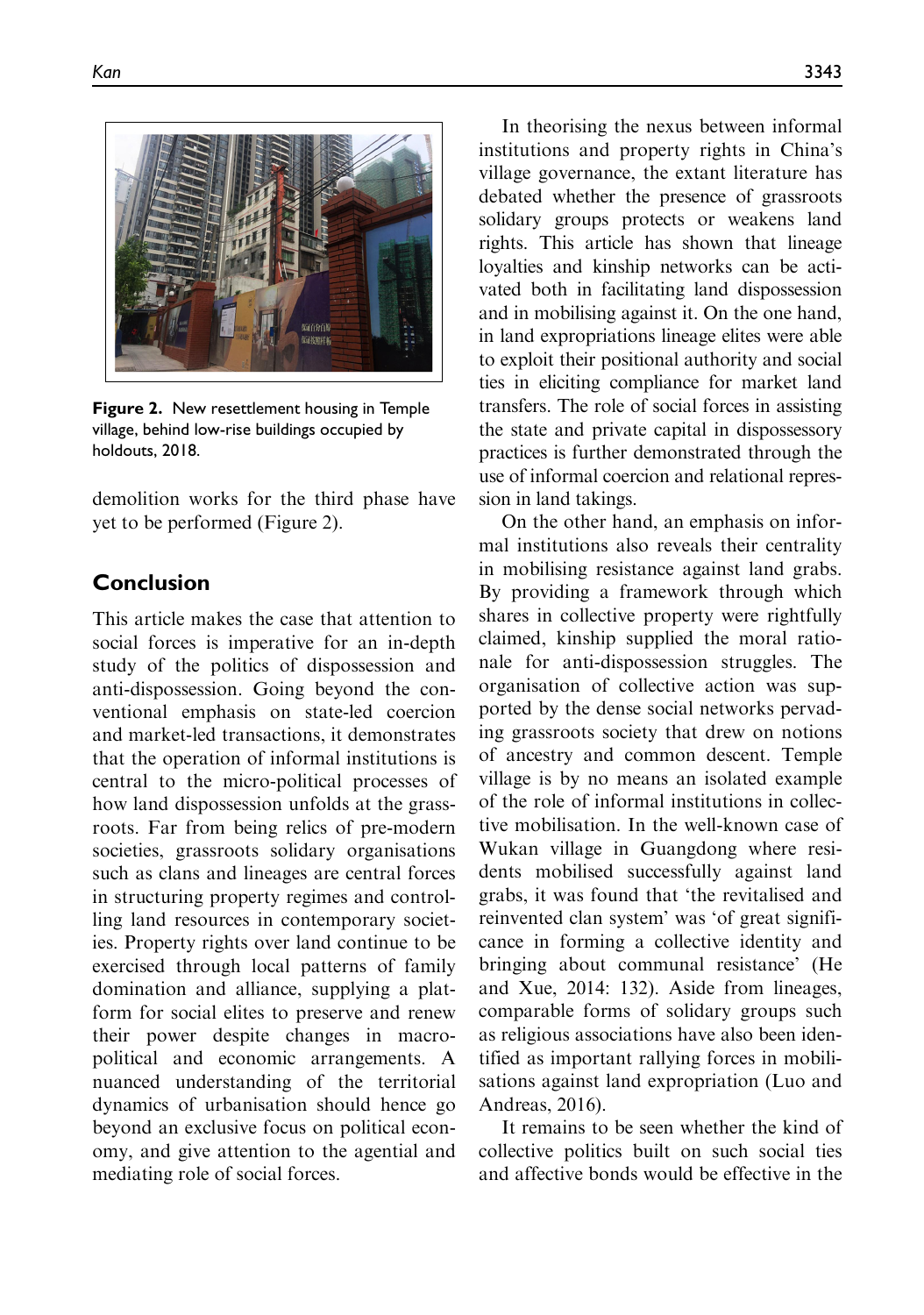face of state co-optation and bureaucratic absorption. The recent literature on anti-Hong Kong Polytechnic University in August 2018 and at the 20th Annual Conference of Hong Kong Sociological Association in December 2018. The author would like to thank Rachel Murphy and other participants for their helpful comments. She also thanks Vivien Chan for her research assistance.

### Declaration of conflicting interests

The author declared no potential conflicts of interest with respect to the research, authorship, and/or publication of this article.

#### Funding

The author disclosed receipt of the following financial support for the research, authorship, and/or publication of this article: The work described in this article was partially supported by a grant from the Research Grants Council of the Hong Kong Special Administrative Region, China (Project No. PolyU 25604917).

### ORCID iD

Karita Kan  $\Box$  [https://orcid.org/0000-0003-2408-](https://orcid.org/0000-0003-2408-132X) [132X](https://orcid.org/0000-0003-2408-132X)

#### References

- Akram-Lodhi AH (2012) Contextualising land grabbing: Contemporary land deals, the global subsistence crisis and the world food system. Canadian Journal of Development Studies 33(2): 119–142.
- Chen X (2017) Origins of informal coercion in China. Politics & Society 45(1): 67–89.
- Chuang J (2014) China's rural land politics: Bureaucratic absorption and the muting of rightful resistance. The China Quarterly 219: 649–669.
- Chung H and Unger J (2013) The Guangdong model of urbanization: Collective village land and the making of a new middle class. China Perspectives 3: 33–41.
- Collins K (2004) The logic of clan politics: Evidence from the central Asian trajectories. World Politics 56(2): 224–261.
- Deng Y and O'Brien KJ (2013) Relational repression in China: Using social ties to demobilize protesters. The China Quarterly 215: 533–552.

dispossession resistance has observed how the commodification of land politics has had the effect of demobilising the peasantry. The offer of material concessions in exchange for land rights is found to negatively impact the potential for collective action, as the introduction of money and bargaining erodes the basis of solidarity necessary for bottom-up mobilisation (Chuang, 2014). The pre-emption of contention through material means is reflective of broader shifts in the Chinese state's strategy of protest management, where 'dishing out cash payments or other material benefits in exchange for compliance has become a patterned and routinised response to popular unrest' (Lee and Zhang, 2013: 1486).

This article has shown how kinship ties could supply the basis of solidarity needed for collective resistance despite the commodification of land politics. Nonetheless, while robbed of their rightful shares in collective property, villagers in the extant case study did not depend on the land for subsistence. Unlike residents in more impoverished circumstances, villagers in Temple had the resources to stage a protracted campaign against the leadership. For communities without such resources, however, strategies of material co-optation may prove effective in demobilisation. The variegated response to market mechanisms by households confronting dispossession thus supports observations regarding the differentiated absorption of residents by capitalist relations. Further comparative research could reveal how informal institutions operate in communities with different levels of economic development facing the prospect of land dispossession.

### Acknowledgements

The author is grateful to the reviewers for their constructive comments. Earlier versions of this paper were presented at a research symposium at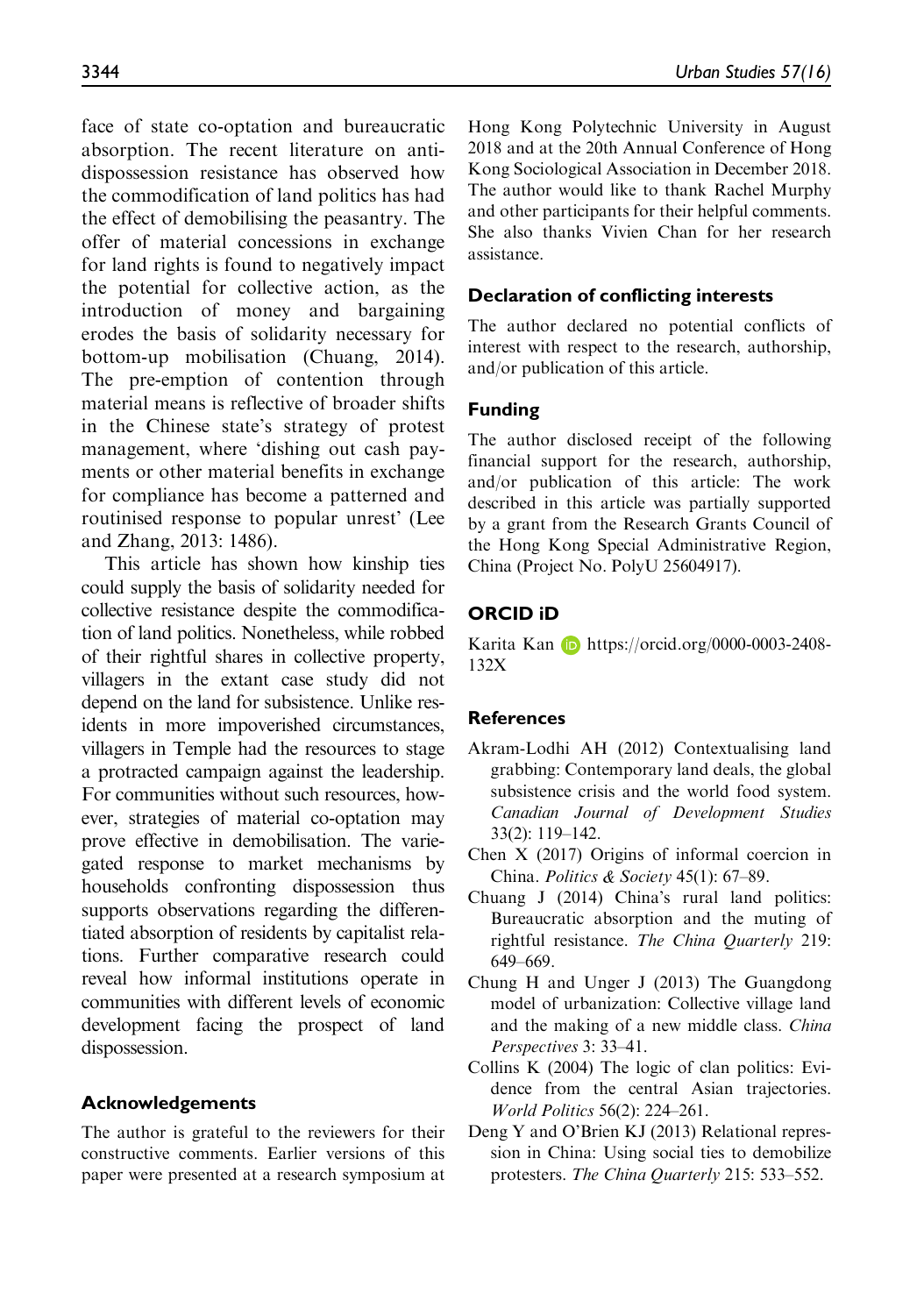- Erie MS (2012) Property rights, legal consciousness and the new media in China: The hard case of the 'toughest nail-house in history'. China Information 26(1): 35–59.
- Faure D (1989) The lineage as a cultural invention: The case of the Pearl River Delta. Modern China 15(1): 4–36.
- Faure D and Siu HF (1995) Down to Earth: The Territorial Bond in South China. Stanford, CA: Stanford University Press.
- Ferguson J (2015) Give a Man a Fish: Reflections on the New Politics of Distribution. Durham, NC: Duke University Press.
- Guangzhou Daily (2014) Zuiniu Jiazu Jiti Tanwu Qibai Wan [Family embezzled 7 million yuan], 22 July. Available at: [https://m.sohu.comn/](https://m.sohu.comn/402559519/) [402559519/](https://m.sohu.comn/402559519/) (accessed 8 April 2019).
- Hall D (2013) Primitive accumulation, accumulation by dispossession and the global land grab. Third World Quarterly 34(9): 1582–1604.
- He S and Xue S (2014) Identity building and communal resistance against landgrabs in Wukan Village, China. Current Anthropology 55(9): 126–137.
- Helmke G and Levitsky S (2004) Informal institutions and comparative politics: A research agenda. Perspectives on Politics 2(4): 725–740.
- Hsing Y (2010) The Great Urban Transformation: Politics of Land and Property in China. Oxford: Oxford University Press.
- Kan K (2016) The transformation of the village collective in urbanizing China: A historical institutional analysis. Journal of Rural Studies 47: 588–600.
- Kan K (2019) A weapon of the weak? Shareholding, property rights and villager empowerment in rural China. The China Quarterly 237: 131– 152.
- Lauth HJ (2000) Informal institutions and democracy. Democratization 7(4): 21–50.
- Lee CK and Zhang Y (2013) The power of instability: Unraveling the microfoundations of bargained authoritarianism in China. American Journal of Sociology 118(6): 1475–1508.
- Levien M (2013) The politics of dispossession: Theorizing India's 'land wars'. Politics & Soci $ety$  41(3): 351–394.
- Lin GCS and Ho SPS (2005) The state, land system and land development processes in

contemporary China. Annals of the Association of American Geographers 95(2): 411–436.

- Lin N (1995) Local market socialism: Local corporatism in action in rural China. Theory and Society 24(3): 301–354.
- Liu Y, He S, Wu F, et al. (2010) Urban villages under China's rapid urbanization: Unregulated assets and transitional neighbourhoods. Habitat International 34(2): 135–144.
- Luo Q and Andreas J (2016) Using religion to resist rural dispossession: A case study of a Hui Muslim community in north-west China. The China Quarterly 226: 477–498.
- Mattingly DC (2016) Elite capture: How decentralization and informal institutions weaken property rights in China. World Politics 68(3): 383–412.
- Migdal JS (2001) State in Society: Studying How States and Societies Transform and Constitute One Another. Cambridge: Cambridge University Press.
- North DC (1994) Institutional change: A framework of analysis. In: Braybrooke D (ed.) Social Rules. Abingdon: Routledge, pp. 189– 201.
- O'Brien KJ and Li L (2006) Rightful Resistance in Rural China. Cambridge: Cambridge University Press.
- O'Donnell GA (1996) Illusions about consolidation. Journal of Democracy 7(2): 34–51.
- Oriental Daily (2014) Chuan Guangdong duoming guanyuan she Wan Qingliang an bei daizou diaocha [Numerous Guangdong officials under investigation], 7 July. Available at: [https://hk.on.cc/cn/bkn/cnt/news/20140707/bk](http://big5.cntv.cn/gate/big5/news.cntv.cn/2014/07/22/ARTI1405999003655348.shtml) [ncn-20140707121315036-0707\\_05011\\_001\\_cn.](http://big5.cntv.cn/gate/big5/news.cntv.cn/2014/07/22/ARTI1405999003655348.shtml) [html](http://big5.cntv.cn/gate/big5/news.cntv.cn/2014/07/22/ARTI1405999003655348.shtml) (accessed 8 April 2019).
- Ostrom E (1990) Governing the Commons: The Evolution of Institutions for Collective Action. New York: Cambridge University Press.
- Pain R (2019) Chronic urban trauma: The slow violence of housing dispossession. Urban Studies 56(2): 385–400.
- Po L (2008) Redefining rural collectives in China: Land conversion and the emergence of rural shareholding co-operatives. Urban Studies 45(8): 1603–1623.
- Pomfret J (2010) South China demolition sparks clashes. Reuters, 13 August. Available at: